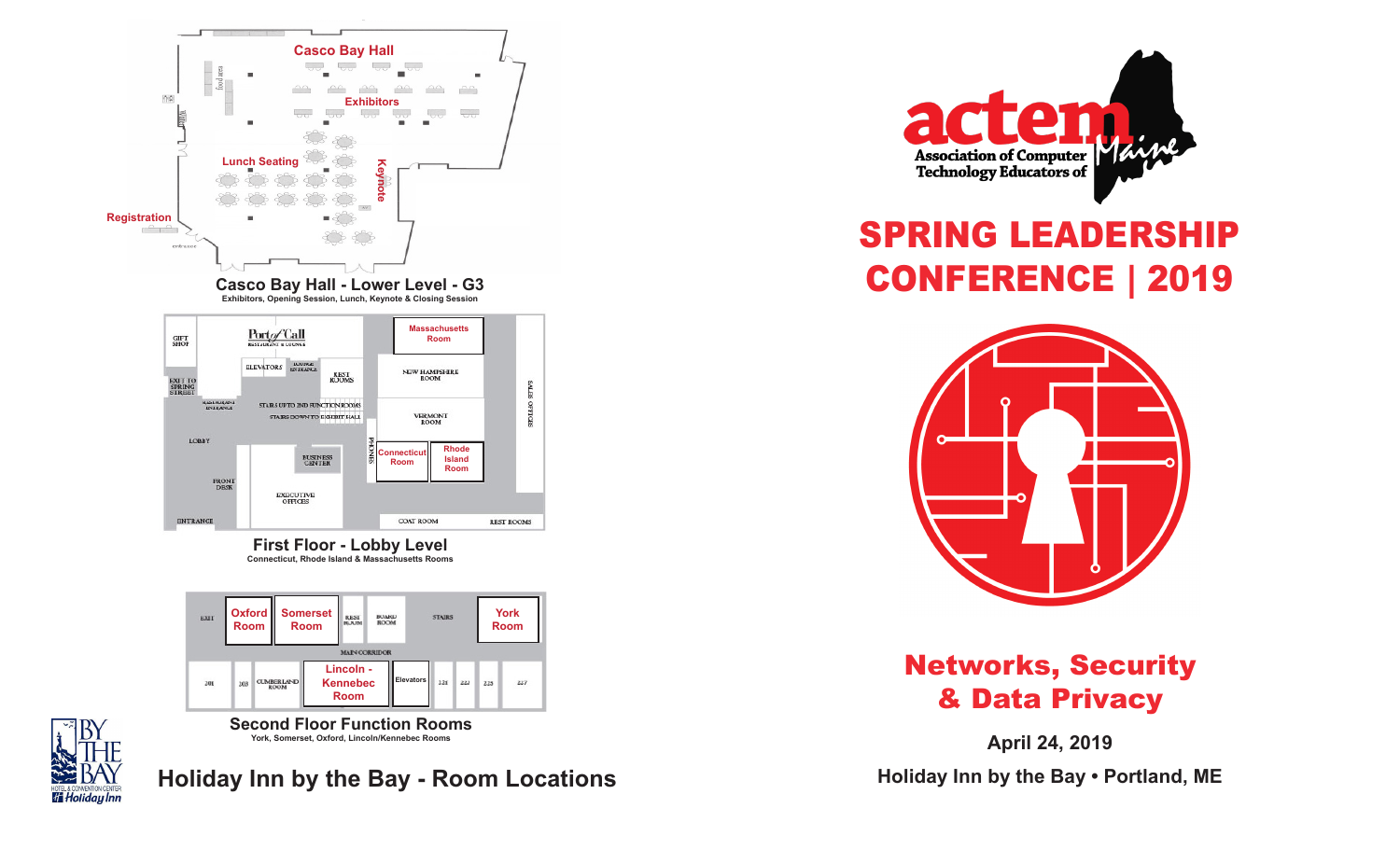## **Workshops Continued...**

#### **Extreme Networks**

Extreme Networks designs, develops, and manufactures wired and wireless network infrastructure equipment and develops the software for network management, policy, analytics, security and access controls. *Greg Bleaux & Joe Ranney, Extreme Networks* **Sessions 1 & 4 | Oxford**

#### **Overview and Updates for E-Rate**

This workshop will provide an overview of the E-Rate application process. Topics will include a brief introduction to the required forms as well as planning for Funding Year 2020. *Anne Perloff, Maine State E-Rate Coordinator for Schools*

**Sessions 2 & 3 | Oxford**

#### **IT is tough. IT for education can be even Tougher**

You're managing expectations and user experience for thousands of people. On top of the same multiple device management, BYOD issues, and security concerns faced by any enterprise, education IT staff are faced with the very specific technical and regulatory demands of a K-12 environment. Every day, organizations like yours add more wireless devices to support, E-learning, Virtual Reality, Security, PoS and more. Even the smallest WiFi issue can become a huge headache for your most critical processes if you lack visibility into the problem and can't tackle it quickly. BUT WHAT IF YOUR SYSTEM AUTOMATICALLY RECOGNIZED AND NOTIFIED YOUR IT DEPARTMENT OF WiFi PROBLEMS BEFORE THEY TURNED INTO PROBLEMS – AND RECOMMENDED SOLUTIONS? WCA and Wybot will discuss how School Districts stay ahead of the curve by proactively diagnosing and troubleshooting issues. *Dean Leclerc, Director of Engineering, WCA* **Sessions 1 & 3 | Lincoln-Kennebec**

#### **Network Analysis with Wireshark and Other Tools**

This workshop will provide an overview of the E-Rate application process. Topics will include a brief introduction to the required forms as well as planning for Funding Year 2020.

*Will Backman, Director of Technology for Vassalboro, Waterville & Winslow* **Sessions 2 & 4 | Lincoln-Kennebec**

## **Exhibitors**

#### **Aruba, a Hewlett Packard Enterprise Company www.**

#### **arubanetworks.com**

Aruba, a Hewlett Packard Enterprise company, is a leading provider of next-generation networking solutions for enterprises of all sizes worldwide. The company delivers IT solutions that empower organizations to serve the latest generation of mobile-savvy users who rely on cloud-based business apps for every aspect of their work and personal lives. To learn more, visit Aruba at http://www.arubanetworks.com. For real-time

news updates follow Aruba on Twitter and Facebook, and for the latest technical discussions on mobility and Aruba products visit Airheads Social at http://community.arubanetworks.com.

#### **CDW-G**

#### **www.cdwg.com**

CDW-G is a leading multi-brand technology solutions provider to business, government, education and healthcare organizations in the United States, Canada and the United Kingdom. A Fortune 500 company with multinational capabilities, CDW-G was founded in 1984 and employs approximately 8,500 coworkers. Our broad array of offerings range from discrete hardware and software products to integrated IT solutions such as mobility, security, cloud, data center and collaboration. For more information about CDW-G, visit www.CDW.com.

#### **Connection Public Sector Solutions www.govconnection.com**

Connection can help you seamlessly integrate all the latest technology into your classrooms and schools to create productive learning experiences for all students. We can also help you become comfortable and familiar with these new technologies. Advance your students' learning with 21st century classroom technology through Connection!

#### **DocuSign**

**www.docusign.com**

Since inception in 2003, DocuSign has been on a mission to accelerate business and simplify life for companies and people around the world. We pioneered the development of e-signature technology, and today offer the world's #1 e-signature solution. Our value is simple to understand: Legacy, paper-based agreement processes are manual, slow, expensive, and error-prone. We eliminate the paper, automate the process, and connect it to all the other systems that businesses are already using.

#### **Education Networks of America www.ena.com**

Education Networks of America (ENA) delivers transformative technology solutions supported by exceptional customer care to education and library institutions across the nation. Since 1996, we have worked with our customers to design and engineer high-capacity and future-ready broadband, Wi-Fi/LAN, communication, cloud, and security solutions. For more information, please visit www.ena.com, call (603) 836-4472, or e-mail mwoodrow@ena.com.

#### **Edupoint Educational Systems www.edupoint.com**

As thought leaders in K-12 student information management, the founders of Edupoint have set the standard for SIS solutions for almost thirty years. Our innovative solutions have been used by thousands of schools to manage millions of students. "We're expanding the boundaries of the traditional SIS, and blurring the lines between student information systems and learning management systems, not just because we can, but because it makes sense." Bob Weathers, founder & CEO

#### **ePlus Technologies www.eplus.com**

At ePlus, we engineer transformative technology solutions for the most visionary companies in the world. With expertise built upon the hardwon experience of our master architects, engineers, and consultants, we see our clients' horizons and craft sustainable IT roadmaps to get them there. Then we make it happen. Contact Jeff Mann at JMann@eplus. com or call 207.332.3520.





## **Welcome**

**W**elcome to ACTEM's third spring leadership conference! This year's theme focuses on networks, security and data privacy. We feel that these are important topics for Maine school technology leaders.

ACTEM's goal for this conference is to provide information, workshops, and solutions for technology leaders and their



staff. Be sure not to miss the lunch keynote by Eric Butash & Michael Klein of the Highlander Institute on *Digital Privacy: To Protect or Not to Protect, That is the Question.*

Please be sure to visit the many vendors that have supported our efforts to bring this conference to you. Dedicated time slots are built into the conference program for you to visit these exhibitors.

We hope you enjoy this conference and gain valuable information about these topics and how they apply to your school's networks and security.

Please let us know how you liked this conference and also suggest themes for future events.

Enjoy the day!

Dennis Crowe *ACTEM President*

## **Keynote**



## **DIGITAL PRIVACY:**

**To Protect or Not to Protect, That is the Question** Eric Butash and Michael Klein

Highlander Institute, Providence, RI

How can we start protecting our student data if we haven't started protecting our personal information online? Digital privacy and security involve a variety of components, from social media to messaging apps, ISPs to app developers, cloud providers and hardware; and let's not forget the government agencies. They all have a role

in collecting, storing, and sharing your information, for many different reasons. However, when you go down the rabbit hole to protect your data and limit the impact of these entities, we as users have significant decisions (and sacrifices) to make. Sit back and enjoy Eric Butash and Michael Klein as they play good cop/bad cop, share stories and offer strategies for navigating tough choices and decisions around digital privacy and security.



**Holiday Inn by the Bay Wireless Network Information** Network = **IHG Connect** Password = **Holiday88**





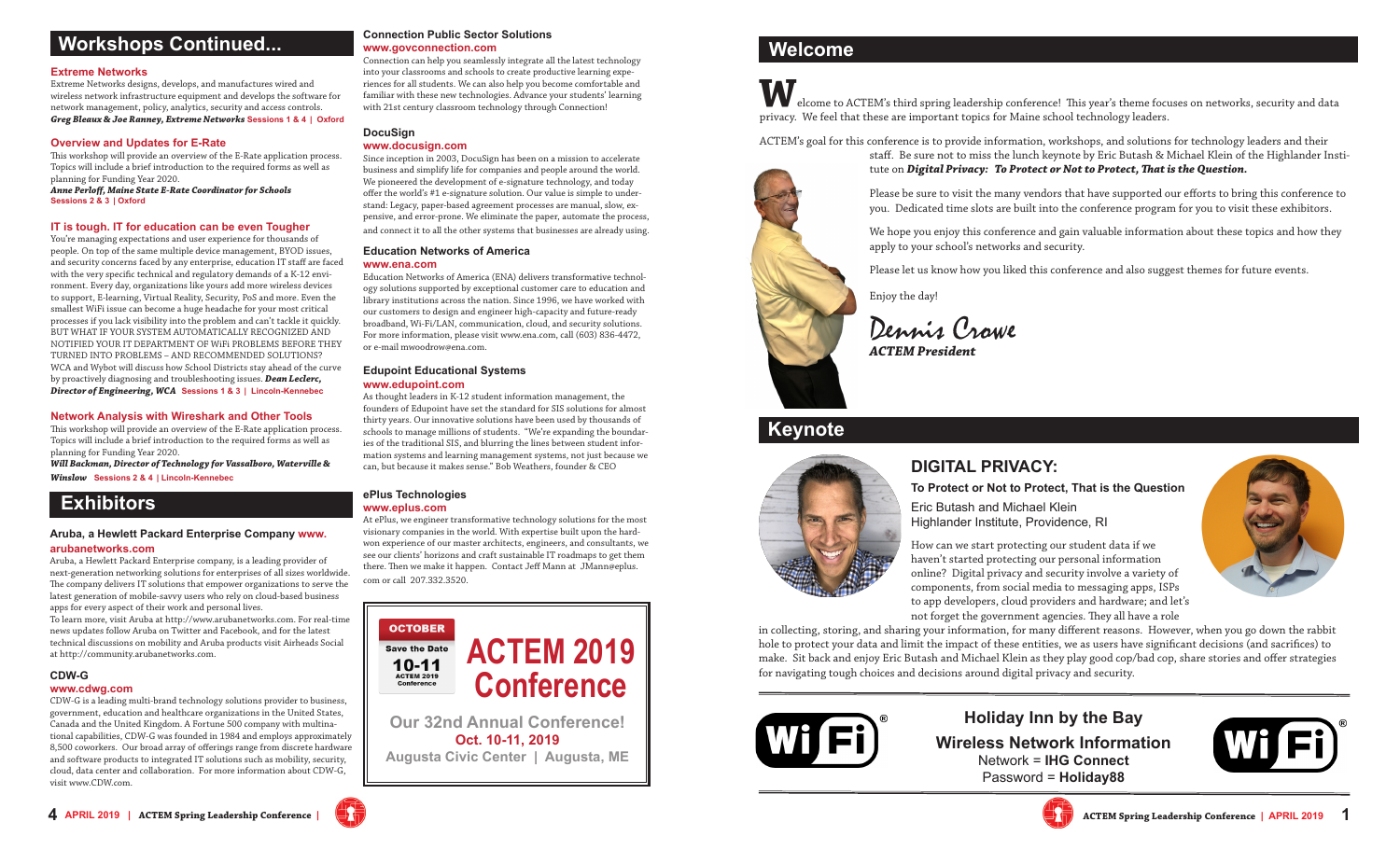|                                      | <b>FIRST FLOOR WORKSHOP ROOMS</b>                                                                              |                                                                                                   |                                                                                                                                                            | <b>SECOND FLOOR WORKSHOP ROOMS</b>                                                         |                                                                                       |                                                                                                                |                                                                                                                                               |
|--------------------------------------|----------------------------------------------------------------------------------------------------------------|---------------------------------------------------------------------------------------------------|------------------------------------------------------------------------------------------------------------------------------------------------------------|--------------------------------------------------------------------------------------------|---------------------------------------------------------------------------------------|----------------------------------------------------------------------------------------------------------------|-----------------------------------------------------------------------------------------------------------------------------------------------|
| <b>SCHEDULE</b>                      | <b>Connecticut</b>                                                                                             | <b>Rhode Island</b>                                                                               | <b>Massachusetts</b>                                                                                                                                       | York                                                                                       | <b>Somerset</b>                                                                       | Oxford                                                                                                         | Lincoln/Kennebec                                                                                                                              |
| 8:50 AM                              | <b>Opening &amp; Welcome   Casco Bay Hall</b>                                                                  |                                                                                                   |                                                                                                                                                            |                                                                                            |                                                                                       |                                                                                                                |                                                                                                                                               |
| <b>Session 1</b><br>$9:00 - 9:45$ AM | Linklt! - The K-12 Leader in<br>Data Warehousing<br>Matthew Wilson, Director of<br><b>Educational Programs</b> | Pre & Post Keynote Discussion<br>Eric Butash & Michael Klein.<br><b>Highlander Institute</b>      | New Digital Framework: How to<br><b>Effectively Store, Secure, and</b><br>Leverage Your Data<br>Brian Hubbard, ENA, Manager of<br><b>Customer Services</b> | <b>BYOD and IoT for Wired</b><br>and Wireless Networks<br>Presented by ePlus &<br>Fortinet | <b>Gaggle: Student Safety That</b><br><b>Saves Lives</b><br>Alex Danko & Bill Klasnic | <b>Extreme Networks</b><br>Greg Bleaux & Joe Ranney                                                            | IT is tough. IT for education<br>can be even Tougher<br>Dean Leclerc. Director of<br>Engineering, Whalley Computer<br>Associates              |
| $9:45 - 10:45$ AM                    | <b>Exhibitor Time   Casco Bay Hall</b>                                                                         |                                                                                                   |                                                                                                                                                            | <b>Exhibitor Time   Casco Bay Hall</b>                                                     |                                                                                       |                                                                                                                |                                                                                                                                               |
| <b>Session 2</b><br>10:45 - 11:30 AM | <b>What's New for Apple Educa-</b><br>tion IT Spring 2019<br>Trey Bachner, Apple System<br>Engineer            | <b>Guide to the GSuite</b><br><b>Admin Console</b><br>Kern Kelley, RSU 19 &<br><b>EdTech Team</b> | <b>Enabling Next Generation Wi-Fi</b><br>in Today's Schools<br>Brian Hubbard, ENA, Manager of<br><b>Customer Services</b>                                  | <b>Digitizing Your Processes</b><br>with DocuSign<br>Erin Leonard                          | <b>Esports in Education</b><br>Joe McAllister, Esports<br>Specialist - CDWG           | <b>Overview and Updates</b><br>for Erate<br>Anne Perloff, Maine State E-Rate<br><b>Coordinator for Schools</b> | <b>Network Analysis with Wire-</b><br>shark and Other Tools<br>Will Backman, Director of Tech-<br>nology - Vassalboro, Waterville<br>Winslow  |
| 11:30 AM - 1:00 PM                   | Lunch, Keynote & Exhibitor Time   Casco Bay Hall                                                               |                                                                                                   |                                                                                                                                                            | Lunch, Keynote & Exhibitor Time   Casco Bay Hall                                           |                                                                                       |                                                                                                                |                                                                                                                                               |
| <b>Session 3</b><br>1:00 - 1:45 PM   | Linklt! - The K-12 Leader in<br>Data Warehousing<br>Matthew Wilson, Director of<br><b>Educational Programs</b> | <b>Guide to the GSuite</b><br><b>Admin Console</b><br>Kern Kelley, RSU 19 &<br><b>EdTech Team</b> | New Digital Framework: How to<br><b>Effectively Store, Secure, and</b><br>Leverage Your Data<br>Brian Hubbard, ENA, Manager of<br><b>Customer Services</b> | <b>BYOD and IoT for Wired</b><br>and Wireless Networks<br>Presented by ePlus &<br>Fortinet | <b>Gaggle: Student Safety That</b><br><b>Saves Lives</b><br>Alex Danko & Bill Klasnic | <b>Overview and Updates</b><br>for Erate<br>Anne Perloff, Maine State E-Rate<br><b>Coordinator for Schools</b> | IT is tough. IT for education<br>can be even Tougher<br>Dean Leclerc. Director of<br>Engineering, Whalley Computer<br>Associates              |
| 1:45 - 2:15 PM                       | Afternoon Snack Break & Exhibitor Time   Casco Bay Hall                                                        |                                                                                                   |                                                                                                                                                            | Afternoon Snack Break & Exhibitor Time   Casco Bay Hall                                    |                                                                                       |                                                                                                                |                                                                                                                                               |
| <b>Session 4</b><br>$2:15 - 3:00$ PM | What's New for Apple Educa-<br>tion IT Spring 2019<br>Trey Bachner, Apple System<br>Engineer                   | Pre & Post Keynote Discussion<br>Eric Butash & Michael Klein.<br>Highlander Institute             | <b>Enabling Next Generation Wi-Fi</b><br>in Today's Schools<br>Brian Hubbard, ENA, Manager of<br><b>Customer Services</b>                                  | <b>Digitizing Your Processes</b><br>with DocuSign<br>Erin Leonard                          | <b>Esports in Education</b><br>Joe McAllister, Esports<br>Specialist - CDWG           | <b>Extreme Networks</b><br>Greg Bleaux & Joe Ranney                                                            | <b>Network Analysis with Wire-</b><br>shark and Other Tools<br>Will Backman, Director of Tech-<br>nology - Vassalboro, Waterville,<br>Winslow |
| 3:10 PM                              | <b>Closing &amp; Door Prizes   Casco Bay Hall</b>                                                              |                                                                                                   |                                                                                                                                                            | <b>Closing &amp; Door Prizes   Casco Bay Hall</b>                                          |                                                                                       |                                                                                                                |                                                                                                                                               |

## **Workshop Descriptions...**

#### **LinkIt! - K-12 Data Warehousing, Assessment Solutions, and Data Analytics**

LinkIt! - The K-12 Leader in Data Warehousing, 21st Century Assessment Solutions, and Custom Data Analytics supports school districts by: -Storing all student achievement data and assessments in a single location -Making better use of assessments, performance tasks, and third party assessments (MeCAS eMPower, MAP®, STAR®, i-Ready®, DRA, DIBELS, F&P) -Allowing staff to create, deliver and score assessments in all grades and subjects and preparing students for next-generation state assessments -Preparing custom data reports for all school district stakeholders *Matthew Wilson, Director of Educational Programs, LinkIt!* **Sessions 1 & 3 | Connecticut**

#### **What's New for Apple Education IT Spring 2019**

For more than 40 years we at Apple have been fortunate to work alongside educators and help them create rich and meaningful learning experiences with our technology. We also know that we can do more to help tech managers get devices into the hands of their students quickly and reduce the friction that comes as part of the deployment process. So this spring we're introducing significant updates to our IT and teacher tools, making it easier than ever for IT admins to integrate iPad and Mac into their school's existing systems. And whether you're planning a brand new deployment, or adding more Apple devices into your existing infrastructure, iPad and Mac fit right in. *Trey Bachner, Apple System Engineer* **Sessions 2 & 4 | Connecticut**

#### **Pre & Post Keynote Discussion**

Come join Eric Butash and Michael Klein of the Highlander Institute in Rhode Island (our lunch keynote speakers) for a continued discussion on Digital Privacy and how it impacts your schools. *Eric Butash & Michael Klein, Highlander Institute* 

**Sessions 1 & 4 | Rhode Island**

#### **Guide to the GSuite Admin Console**

If you are the administer for a Google Apps Domain or just have questions about how it works? This session will provide a walkthrough of the Admin Console and help you better understand how to manage your domain. We will discuss provisioning users, Organizational Units, and additional Services. *Kern Kelley, RSU 19 & EdTech TEam*  **Sessions 2 & 3 | Rhode Island**

#### **New Digital Framework: How to Effectively Store, Secure, and Leverage Your Data**

School districts have focused on building robust connected learning environments and successfully integrating devices and learning applications and tools into the classroom. Many technology and education leaders are strategically moving beyond connectivity and devices to new challenges of cloud integration, data analytics, and security. During this session, we'll outline a few critical components of the new digital framework—the cloud, data analytics, security, and other key considerations —and share how these technologies can revolutionize school district operations and the way school districts access, store, manage, protect, and harness their student data and digital investments. *Brian Hubbard, ENA, Manager of Customer Services* 

**Sessions 1 & 3 | Massachusetts**

### **Enabling Next Generation Wi-Fi in Today's Schools**

Wi-Fi is an incredibly powerful resource that connects our students and educators to today's diverse and global digital learning landscape. Designing, deploying, and maintaining a successful WLAN is no easy task and unfortunately, simply adding more access points isn't the answer to delivering seamless and robust connectivity. During this session, we'll share some common myths and realities surrounding Wi-Fi and what school districts should consider when evaluating WLAN technologies. We'll also discuss potential funding channels and how school districts can leverage the federal E-rate program to help procure digital learning-ready Wi-Fi for their campuses.

#### *Brian Hubbard, ENA, Manager of Customer Services*  **Sessions 2 & 4 | Massachusetts**

#### **BYOD and IoT for wired and wireless networks**

The proliferation of Bring your own Device (BYOD) and Internet of Things (IoT) devices, has made it necessary for K-12 environments to improve their visibility into what is attached to their networks. Schools need to know every device and every user accessing their networks but cannot afford to complicate or impede usability. BYOD and IoT enables digital transformation initiatives and improve efficiency, flexibility, and optimization.

FortiNAC provides simple and scalable user and device onboarding for network visibility to see everything and everyone connected to the network, as well as the ability to control devices and users for safe and secure network access.

*Presented by ePlus & Fortinet* **Sessions 1 & 3 | York**

#### **Digitizing Your Processes with DocuSign**

 This interactive session will focus on the importance of paperless processes and digitizing systems. We will talk through common use cases for schools and how to maximize the budget you have.

#### *Erin Leonard, DocuSign*

**Sessions 2 & 4 | York**

#### **Gaggle: Student Safety That Saves Lives**

At Gaggle, our mission is to help ensure the safety and well-being of all students. We use both artificial intelligence and trained safety experts to proactively assist districts in the prevention of bullying, inappropriate behaviors, school violence, and other harmful situations. Gaggle has helped hundreds of districts avoid tragedies and save lives, while also protecting their liability. Gaggle provides an early warning system for both students in dangerous situations as well as students with imminent and critical mental health issues. Using machine learning algorithms and trained safety experts, we identify students in crisis before a tragic situation occurs. Last school year alone, we helped districts prevent 542 suicides. Thus far, in the 2018/19 academic year, we have helped prevent 354 suicides. We inform schools immediately of students struggling with self-harm, substance *Alex Danko & Bill Klasnic, Gaggle* 

**Sessions 1 & 3 | Somerset**

#### **Esports in Education**

In nine states (including Connecticut and Rhode Island) the athletic organizations have sanctioned esports for a state championship. Join this workshop to learn what esports is, why would I support it in my school and what goes into starting a program. *Joe McAllister, Esports Specialist CDW-G*  **Sessions 2 & 4 | Somerset**